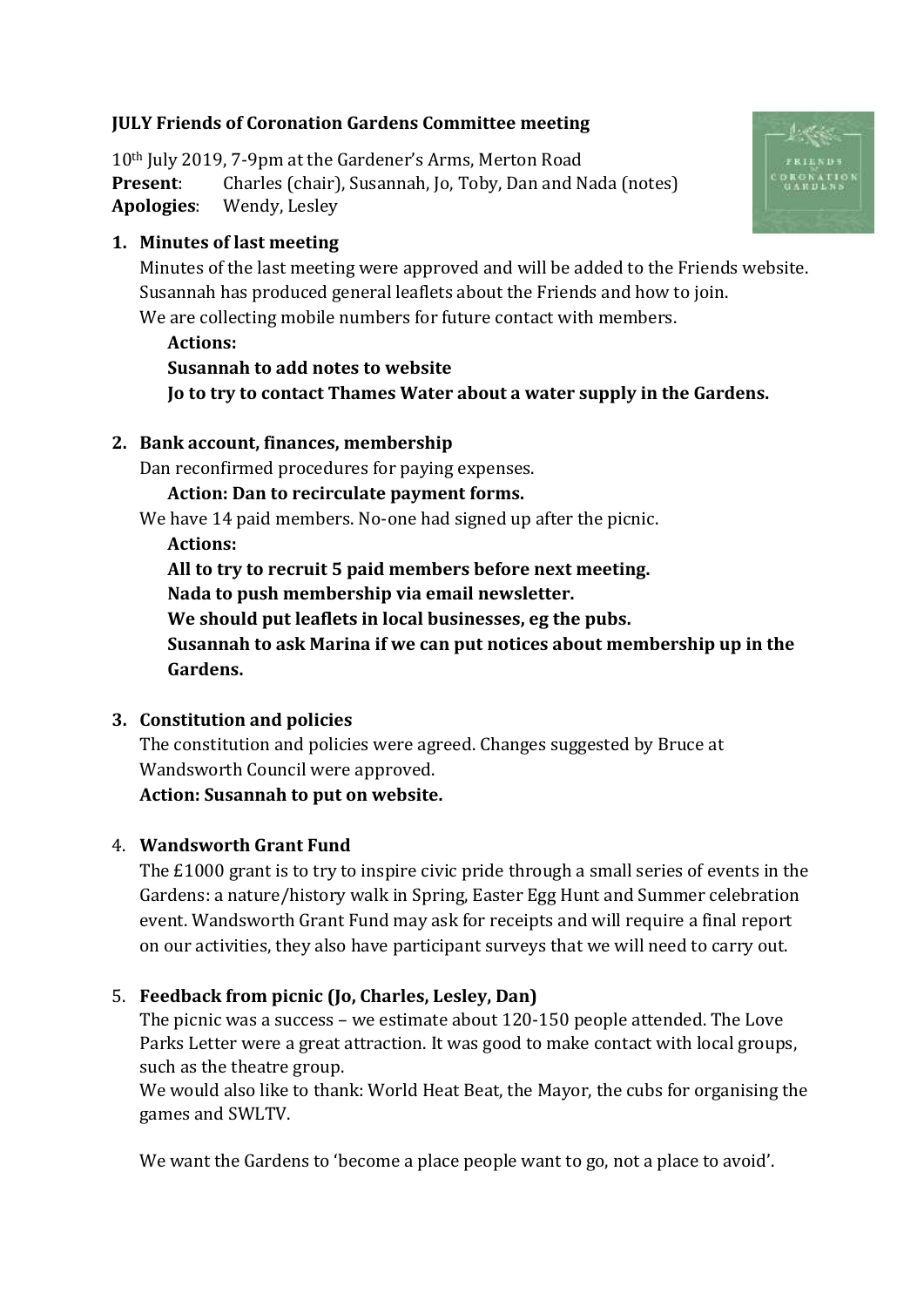Jo reported that so far, we had had 48 responses to the survey (from the picnic and online). Reponses were relatively positive, and people had noticed changes. People liked the tranquillity in the Gardens as a place to 'get away'. They also used it for exercise. The roses and daffodils were an attraction. Although people requested a children's play area, others like the idea of making up games with their children. The big negative was anti-social behaviour.

### **Action: Jo to keep the survey open and write up the findings.**

There was uncertainty as to whether the Scout Hut would be available if we choose the same weekend next year.

### **Action: Charles to contact the Scouts.**

#### 6. **Relationship with Enable**

Various committee members had met with different staff from Enable.

• **Locking the gates**

We are in a trial period where there will be more activity from Parks Police. **Action: Nada to circulate Parks Police phone numbers: 02088717532 / 07500959442.**

We believe that prevention is better than cure. We discussed the possibility of recruiting a team of volunteers, but we would have to look into issues around safety.

We agreed that we should contact other Friends groups in the borough with a view to changing Council policy.

**Actions: Charles and Susannah to contact other groups and continue to attend meetings with Southfields Police.**

### • **Update on gardening plans**

Although Enable staff have been negative, we see the Gardening Club as a good way on involving volunteers. Susannah will suggest some hardy plants to use and we will organise a bulb planting session in late September. Charles has requested 25 plants from Enable for Parks Week. **Action: Nada to publicise this through the email newsletter**

• **Dog poo ideas**

The committee agreed that we could get some poo bags to distribute. We would like increased signage.

We would be interested to know if the bye-laws are enforced.

**Actions: Jo to approach pet companies, local vets to obtain some. Nada to ask for information about fines.**

• **Next meeting with Enable – date/who wants to be there**. Dan would like to attend the next meeting with Charles, Susannah and Nada We agreed on 27<sup>th</sup> August.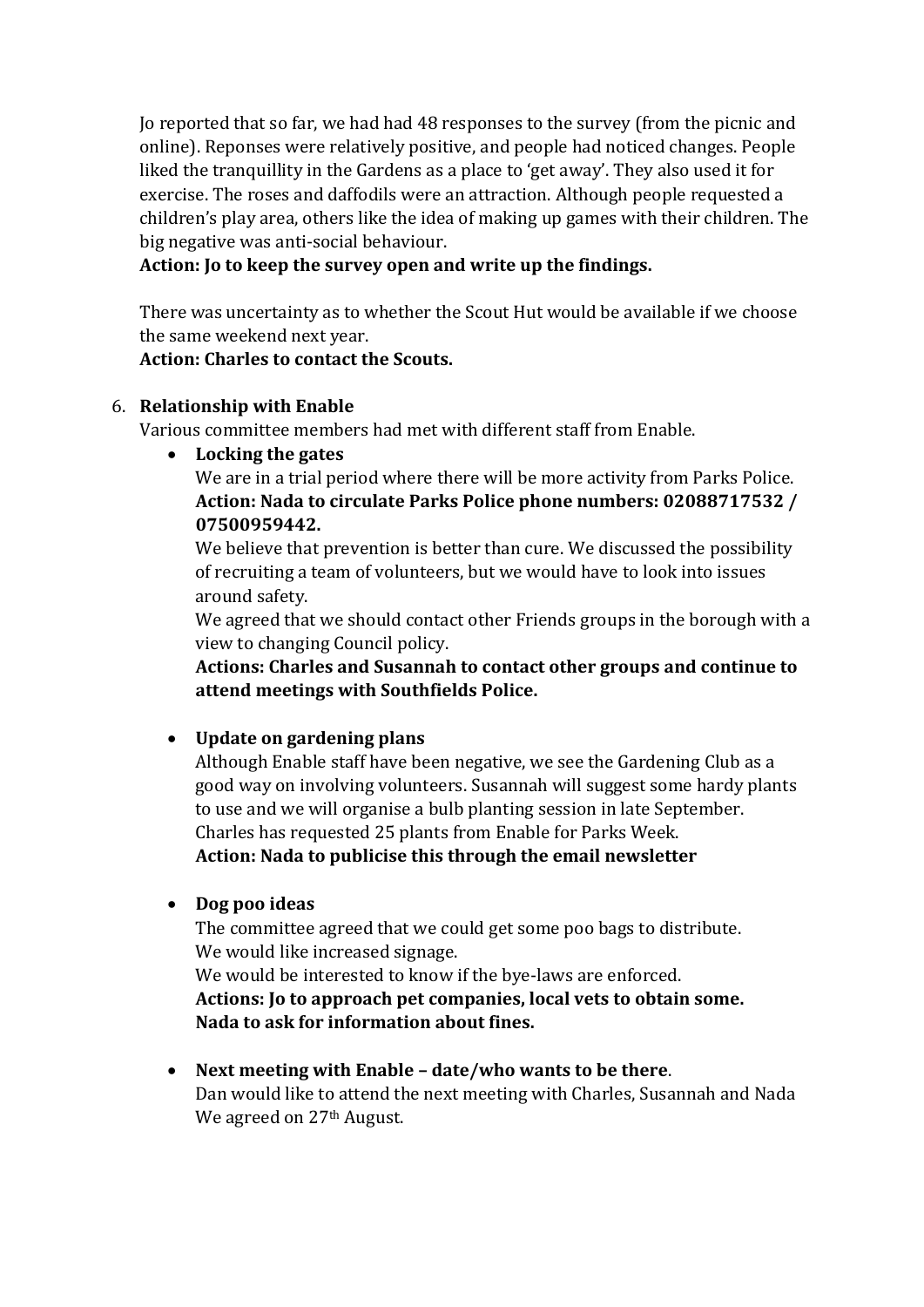## • **Learning from South Park Gardens in Wimbledon**

Susannah and Nada had visited South Park Gardens in Wimbledon. Following listing and a grant from the Heritage Lottery and lots of hard work and battles from the Friends group, Merton Council are now proud of the Gardens. Idverde lock their gates.

**Action: Susannah to ask them if they know of the costs involved.**

# **7. Kim Caddy's support**

Charles and Susannah had met with our local Councillor, Kim Caddy. We are lucky to have Kim's support. She is keen that we apply for Wandsworth Local Fund money. **Action: Charles and Susannah to ask Kim when the next wave of the Fund will open.**

### 8. **Winter WonderGarden**

We agreed that we would hold this event on 14<sup>th</sup> December 2019. This event will focus on music and carol singing with local schools. We hope that it will not detract in any way from the activities around the turning on of Southfields Christmas lights. Susannah has got all the local schools, the scouts and the marines involved, as well as some small businesses.

### **Next steps/actions:**

**Susannah to get together a group of volunteers to organise:**

- **Susannah will ask some volunteers to approach local businesses for raffle prizes.**
- **We will continue to work with Enable Events – and complete a risk assessment and other paperwork.**
- **Susannah to get costings for a marquee and generator.**
- **Susannah to consider security.**

**The committee agreed that no event will go ahead without costs being covered. All donations etc (eg for stalls for local businesses) should be received in advance. When working with other organisations we need to be clear what we can provide and what we expect them to provide (including that third parties need to carry their own insurance).**

**Action: Dan and Susannah to liaise about the development of online forms for payments.**

### 9. **Linking with the community – Awards for All application**

Nada, Jo and Susannah will work on a Big Lotter Awards for All grant application focussing on a series of small activities around exploring the nature and history of the Gardens with local schools, charities and other groups, with a focus on displays and activities at the summer picnic in 2020.

# 10. **Publicity: e-newsletter(s), website and social media**

July e-newsletter will cover:

• Our successes – eg painting, picnic